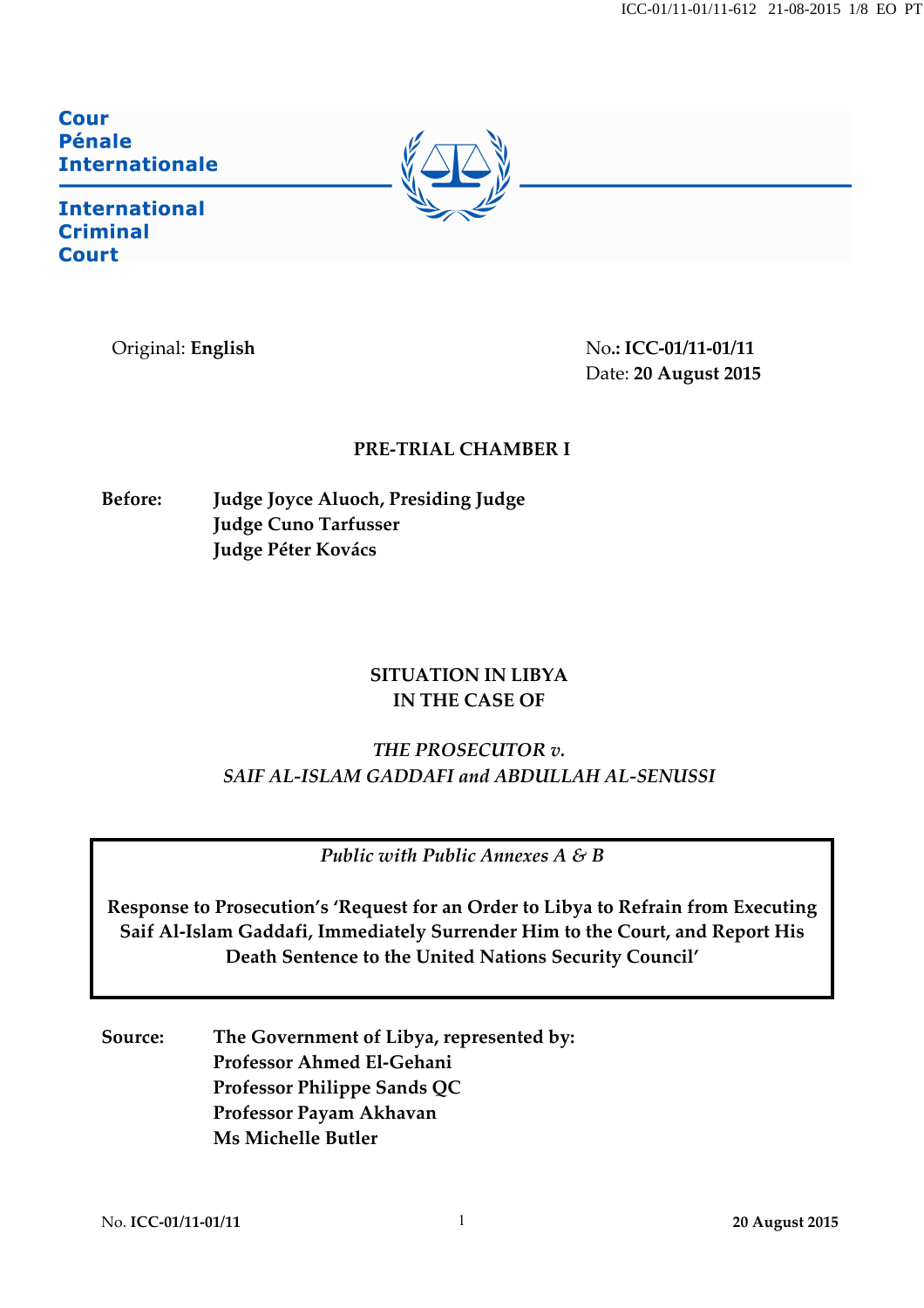**Document to be notified in accordance with regulation 31 of the** *Regulations of the Court* **to:**

| The Office of the Prosecutor<br>Ms. Fatou Bensouda                                                                                                                                            | <b>Counsel for the Defence</b><br>Counsel for Saif Al-Islam Gaddafi:             |
|-----------------------------------------------------------------------------------------------------------------------------------------------------------------------------------------------|----------------------------------------------------------------------------------|
| Mr. James Stewart                                                                                                                                                                             | Mr. John R.W.D Jones QC                                                          |
| Mr. Julian Nicholls                                                                                                                                                                           | Ms. Sarah Bafadhel                                                               |
|                                                                                                                                                                                               |                                                                                  |
| <b>Legal Representatives of the Victims</b>                                                                                                                                                   | <b>Legal Representatives of the Applicants</b>                                   |
| <b>Unrepresented Victims</b>                                                                                                                                                                  | Unrepresented<br>Applicants<br>(Participation/Reparation)                        |
| <b>Victims</b><br>Ms. Paolina Massidda                                                                                                                                                        | The Office of Public Counsel for The Office of Public Counsel for the<br>Defence |
| State's Representatives (in the case of Amicus Curiae<br>Saif Al-Islam Gaddafi)<br>Professor Ahmed El-Gehani<br>Professor Philippe Sands QC<br>Professor Payam Akhavan<br>Ms. Michelle Butler |                                                                                  |
| <b>REGISTRY</b>                                                                                                                                                                               |                                                                                  |
| Registrar                                                                                                                                                                                     | <b>Counsel Support Section</b>                                                   |
| Mr. Herman von Hebel                                                                                                                                                                          |                                                                                  |

**Deputy Registrar**

**Victims and Witnesses Unit Detention Section**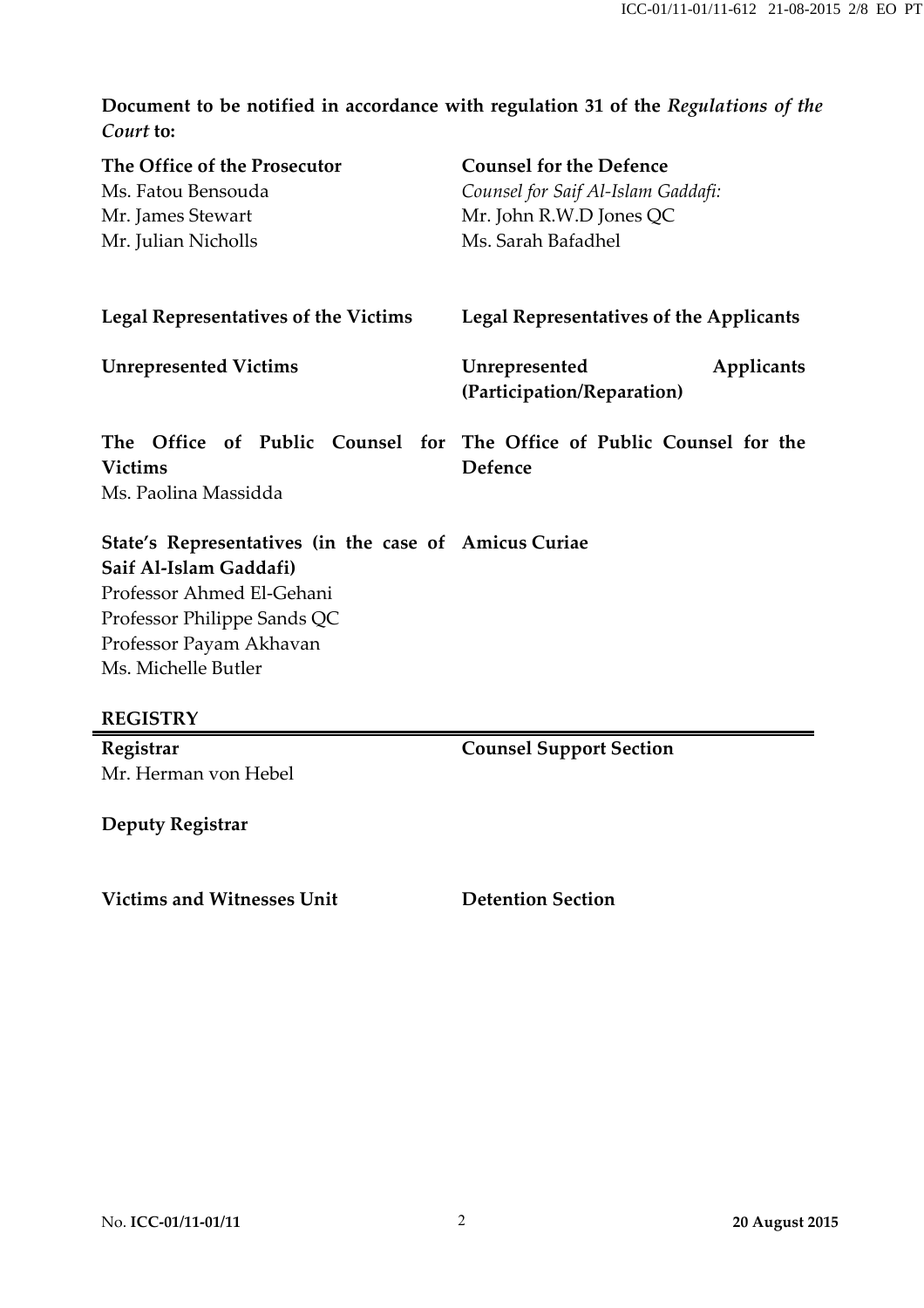#### **I. INTRODUCTION**

- 1. On 9 December 2013, the Prosecutor filed a "Request for an Order to Libya to Refrain from Executing Saif Al-Islam Gaddafi, Immediately Surrender Him to the Court, and Report His Death Sentence to the United Nations Security Council"1 ("Request"). The Libyan Government hereby submits its Response, in order to clarify misconceptions arising from the conclusion of Case 177 (2014) before the Court of Assize in Tripoli on 28 July 2015.
- 2. By way of summary, the Prosecutor's request for an order that Libya refrain from executing Mr. Gaddafi is not necessary because the death sentence arises from a trial *in absentia*, which means that the judgment is not final: once Mr. Gaddafi is transferred from Zintan into the custody of the state, he will have an absolute right to a new trial, in person. Thus, the current sentence against him cannot and will not be carried out, even when he is transferred to the custody of the Libyan Government. Furthermore, even prior to his transfer, any judgment against him will be subject to appeal before the Supreme Court of Libya.
- 3. With regard to the Prosecutor's Request for Libya to immediately surrender Mr. Gaddafi to the Court, there is a mistaken assumption that he is in fact in the custody of the Libyan Government and that there is thus a refusal to comply with the obligation to cooperate with the Court. As recognised by the Court, Mr. Gaddafi continues to be in custody in Zintan and is presently "unavailable" to the Libyan State.2 Given the deterioration of the security situation in recent months, there are currently on-going negotiations to establish a unified Government which will in due course facilitate the resumption of Libya's full cooperation with the Court.

 $\overline{a}$ 

<sup>1</sup> ICC-01/11-01/11-611.

No. **ICC-01/11-01/11** 3 **20 August 2015** <sup>2</sup> See, for example, Pre-Trial Chamber, "Decision on the admissibility of the case against Saif Al-Islam Gaddafi", ICC-01/11-01/11-344, 31 May 2013, paras. 206, 215.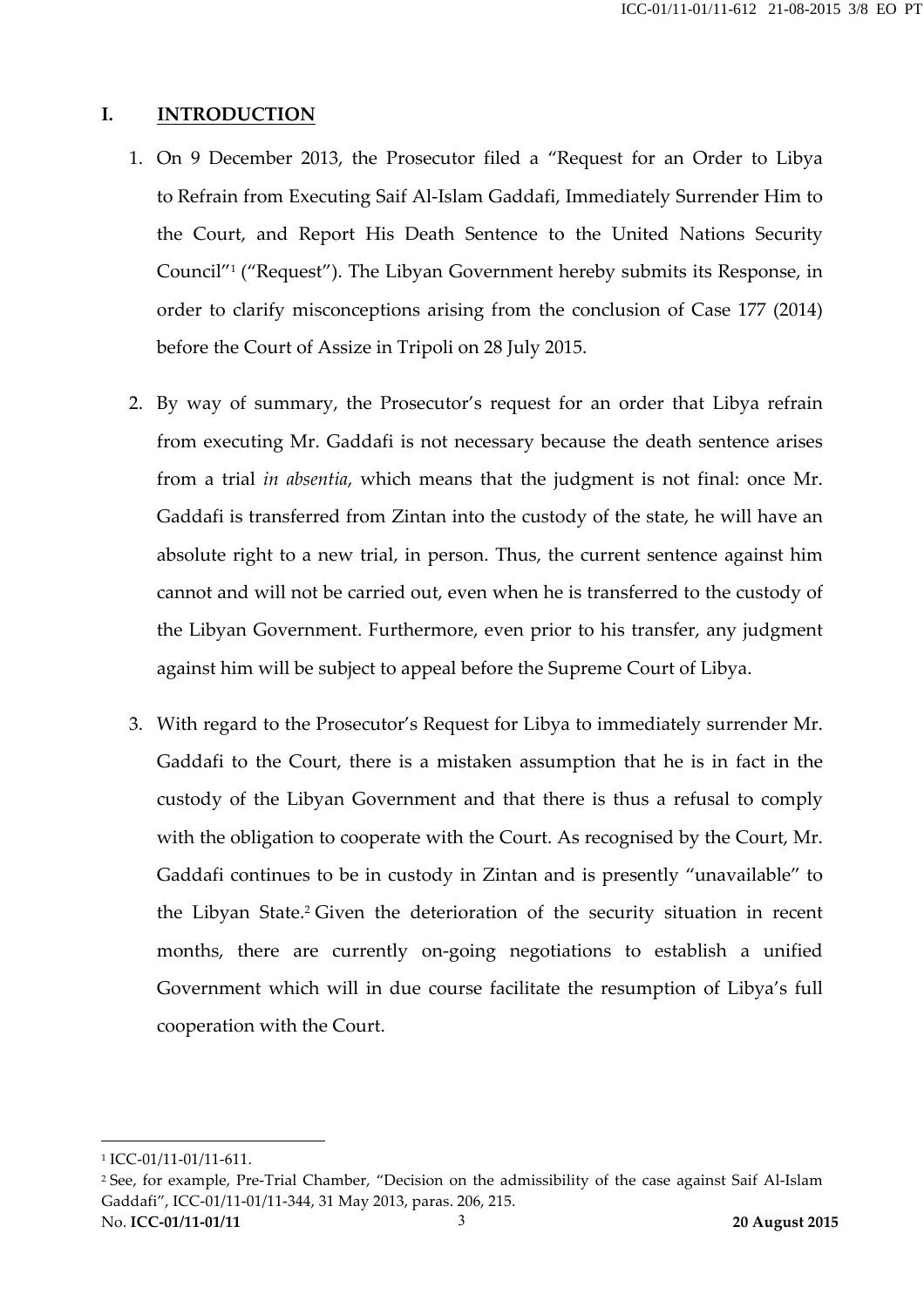4. Accordingly, the continued custody of Mr. Gaddafi in Zintan precludes any possibility of either (a) a death sentence being carried out by the Libyan Government; or (b) surrender of Mr. Gaddafi to the Court by the Libyan Government.

#### **II. SUBMISSIONS**

## *A. Non-enforceability of the death sentence following the trial in absentia of Mr. Gaddafi*

5. Article 358 of the Libyan Code of Criminal Procedure<sup>3</sup> states, in relevant part, as follows:

*If a person convicted in absentia appears or is arrested prior to the lapse of the penalty by prescription, the previously issued judgment shall be inevitably annulled either in respect of the penalty or the damages, and the case shall be retried before the court.*

- 6. The Libyan Code of Criminal Procedure, therefore, affords Mr. Gaddafi (as a person convicted *in absentia*) an absolute right to a new trial when he is transferred from Zintan into the custody of the Libyan Government. That is to say, it absolutely prohibits the application of the death penalty following a trial *in absentia*. Such a sentence is thus not deemed to be a final judgment. This is true even if the Supreme Court were to uphold the findings of the Court of Assize on appeal. In the absence of a new trial, the death sentence will not and cannot be carried out against Mr. Gaddafi.
- 7. It is clear that because Mr. Gaddafi remains in custody in Zintan, and was not physically present in Tripoli before the Court of Assize, the proceedings are deemed to be a trial *in absentia* in relation to him. The fact that he participated in some proceedings by video-conference from Zintan does not affect his categorical entitlement under Article 358 of the Libyan Code of Criminal Procedure to a trial in-person before there would be any possibility of a sentence

 $\overline{\phantom{a}}$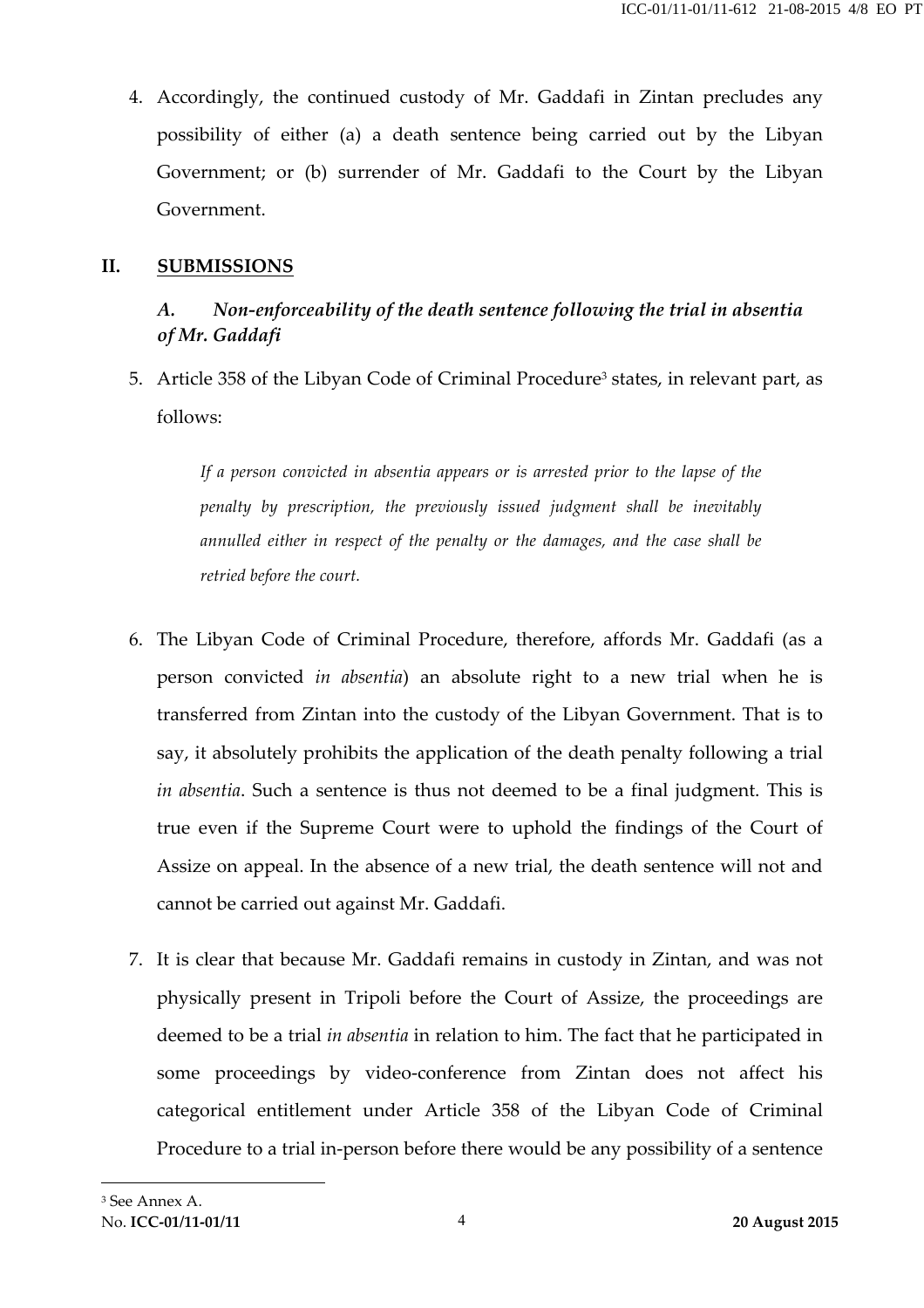being carried out. There is no prospect of the Zintan authorities carrying out the death penalty in violation of Libyan law, and there is no example of them having done so in the past.

- 8. The Request to refrain from executing Mr. Gaddafi is, therefore, not necessary given that a sentence following a trial *in absentia* is not a final judgment and thus not enforceable under the Libyan Code of Criminal Procedure.
- 9. Although Case 177 (2014) does not result in a final judgment for Mr. Gaddafi, the Libyan Government and relevant institutions are nonetheless deeply concerned by false or misleading reports concerning the fairness of the trial proceedings. These reports contain a number of inaccuracies and misrepresentations, in respect of which the Libyan Government will request that the Court allow material evidence to be submitted, if appropriate, in due course.
- 10. Notwithstanding the difficult circumstances prevailing in Libya, great effort has been taken to afford the defendants a fair trial before an independent and impartial court (as indicated, for example, by efforts to ensure Mr. Gaddafi's participation by means of video-conference from Zintan, notwithstanding that he will have the right to a new trial upon his transfer to the custody of the Libyan Government in Tripoli). Furthermore, allegations of mistreatment against some defendants have been condemned strongly by the Prosecutor-General of Libya and are subject to on-going investigation.<sup>4</sup>

## *B. The Libyan Government's alleged non-compliance with its obligations to surrender Mr. Gaddafi to the Court*

11. Since the Order of the Court to transfer Mr. Gaddafi, and the Appeals Chamber's decision in relation thereto on 25 April 2012, as well as the other

No. **ICC-01/11-01/11** 5 **20 August 2015** See, for example, http://uk.reuters.com/article/2015/08/03/uk-libya-security-gaddafiidUKKCN0Q81U720150803 ; http://en.banglanews24.com/fullnews/bn/113829.html ; http://aninews.in/newsdetail4/story227782/-039-abuse-039-video-of-gaddafi-039-s-son-in-tripoli-jailprompts-probe-by-libyan-authorities.html ; http://www.maltatoday.com.mt/news/world/55811/watch\_tripoli\_prosecutor\_hunting\_saadi\_gaddafis\_t orturers\_#.VdJRhYtsU\_s ; https://www.libyaherald.com/2015/08/04/public-prosecutor-to-investigatealleged-saadi-qadddafi-torture-video/

 $\overline{a}$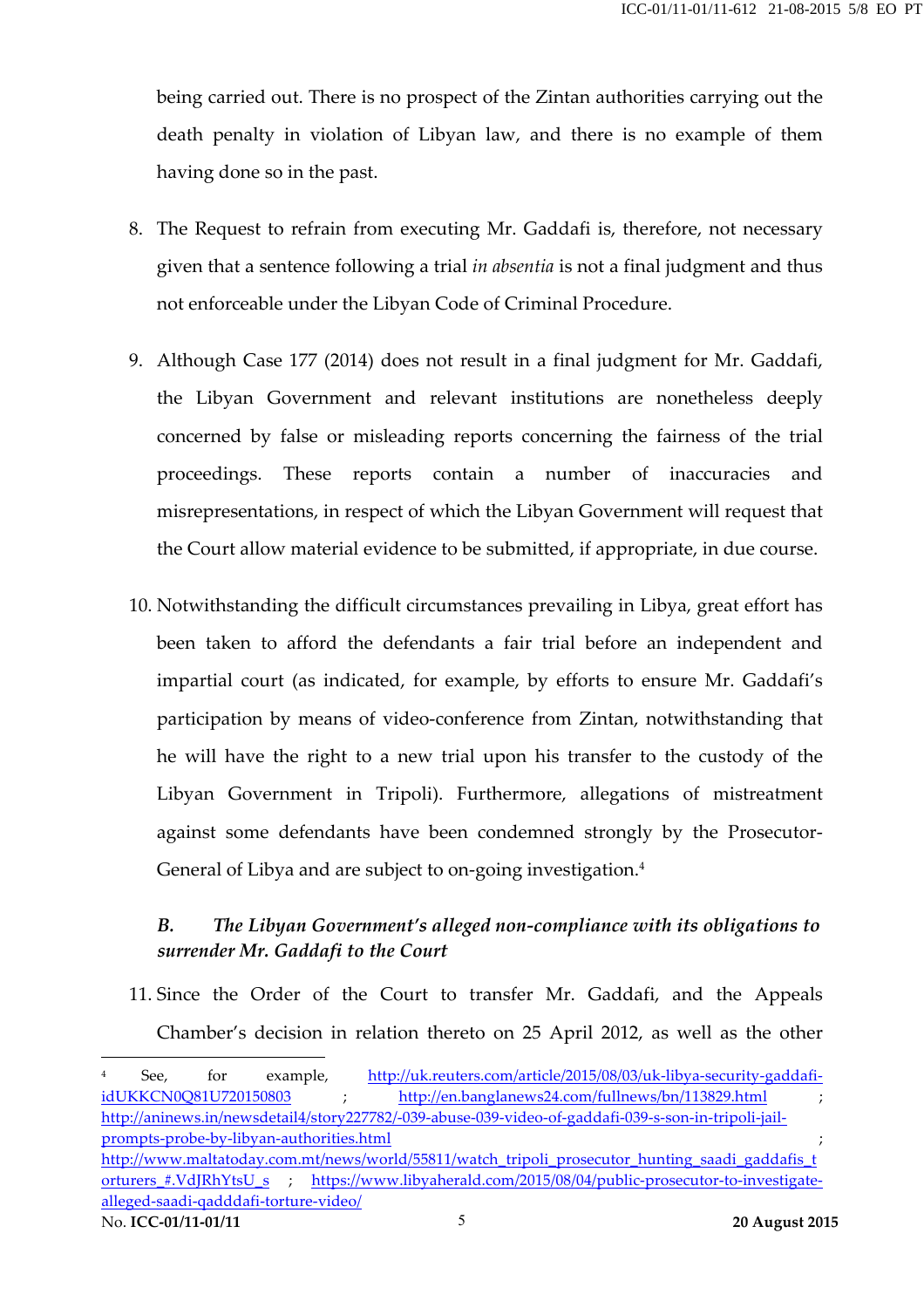decisions to which the Prosecutor refers, <sup>5</sup> the Libyan State has experienced a serious deterioration in security and a period of acute political instability. This has included attacks by extremist terrorist forces seeking to undermine the Libyan Government and post-revolution democratic process. In this context, bombing campaigns and other acts of terrorism have disrupted travel between Zintan and Tripoli, as well as effective communication and negotiations concerning transfer of the custody of Mr. Gaddafi to the Libyan Government. 6

- 12. In addition to the actions of terrorist groups, there have been complications concerning the constitution of the Libyan Government. Following the second post-revolution parliamentary elections in June 2014, the Parliament was relocated to Tobruk in eastern Libya because of security concerns. For similar reasons, the internationally recognised Libyan Government is situated in Bayda, also in eastern Libya. The result of the elections, however, remains contested by members of the General National Congress, who have continued to operate both a legislature and a government based in Tripoli.
- 13. Despite the conflict between these authorities, there is a degree of co-operation among them, and Professor El-Gehani has a concurrent mandate from both governments, with the approval of both Parliaments, to represent Libya in these proceedings before the ICC.7 Furthermore, the Libyan prosecution authorities and the Libyan judiciary remain unified bodies headed in Tripoli, which, in accordance with the separation of powers principle, work independently from both of the two governments and legislatures. It is for this reason that the trial has proceeded in Tripoli despite the lack of a unified Libyan Government.
- 14. There is currently a delicate process of negotiation between, *inter alia*, the authorities in Tobruk and Bayda on the one hand, and the authorities in Tripoli on the other hand, as well as tribal leaders and other groups, with a view to

 $\overline{a}$ 

<sup>5</sup> Request, para. 3; ICC-01/11-01/11-387, para. 27; ICC-01/11-01/11-545, paras.2-3; ICC-01/11-01/11-563, paras.9, 12-13; ICC- 01/11-01/11-577, paras.25-29, 34-35.

<sup>6</sup> http://www.bbc.co.uk/news/world-africa-28840655

<sup>7</sup> See Annex B.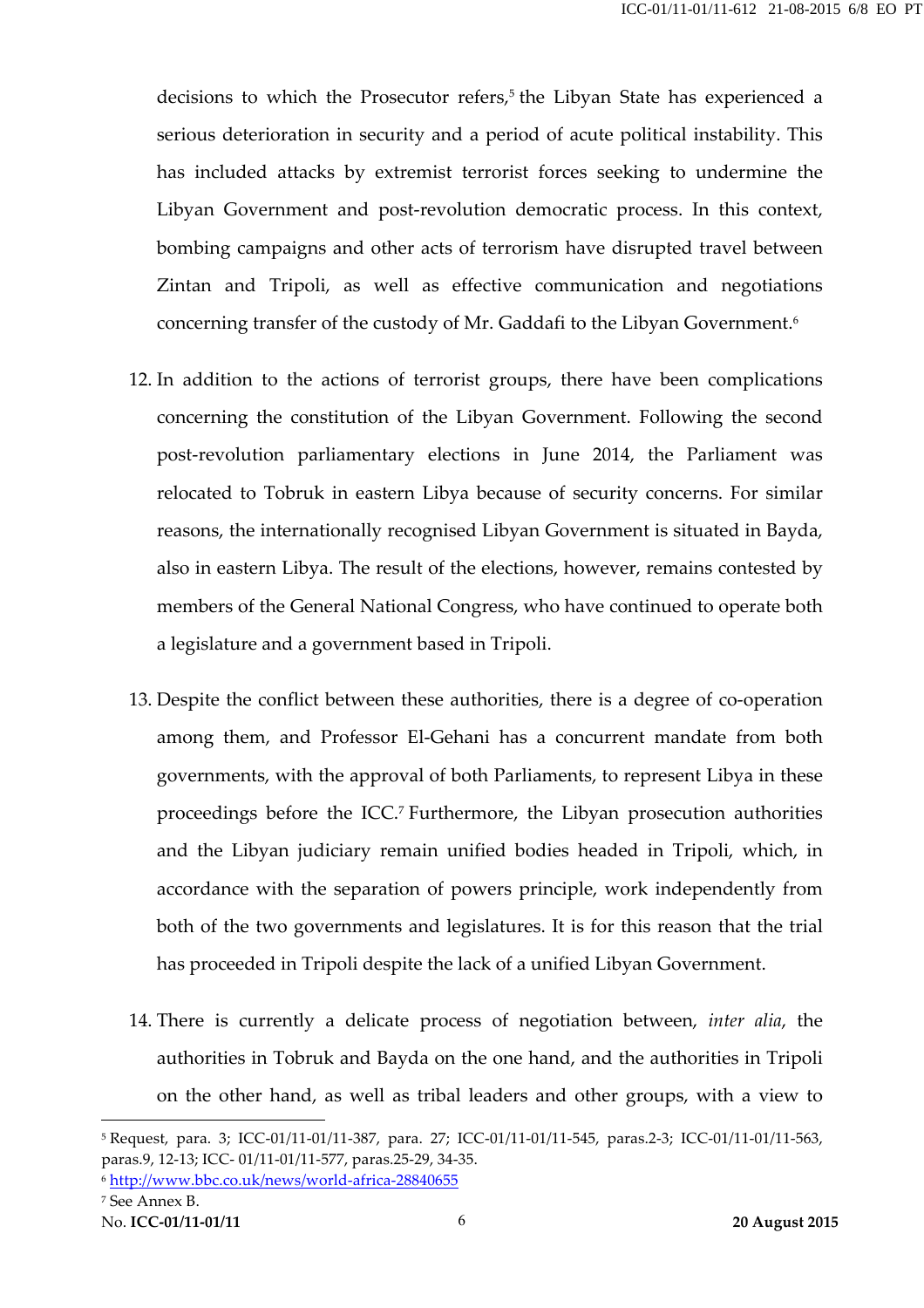selecting a single Prime Minister with the mandate to create a single 'national unity government'.8

15. Until a unified Libyan Government can be established, there is no authority that can properly make and implement a decision in respect of the situation of Mr. Gaddafi, including negotiations for his transfer from Zintan to Tripoli. Moreover, any attempt by one party to the negotiations to do so would risk jeopardising the negotiation process. For these reasons, it is not possible at this stage to comply with the obligation to surrender Mr. Gaddafi or to otherwise cooperate with the Court in respect of a further admissibility challenge upon his transfer to Tripoli. Under the auspices of the United Nations however, there has been significant progress in negotiations held in Geneva during the week of  $10<sup>th</sup>$ August 2015 that will continue in the very near future in Morocco, upon the invitation of His Majesty the King of Morocco.

#### **III. CONCLUSION**

 $\overline{\phantom{a}}$ 

16. For the reasons set out above, the Libyan Government respectfully requests that the Prosecutor's Request be rejected.

Respectfully submitted:



Professor Ahmed El-Gehani Professor Philippe Sands QC